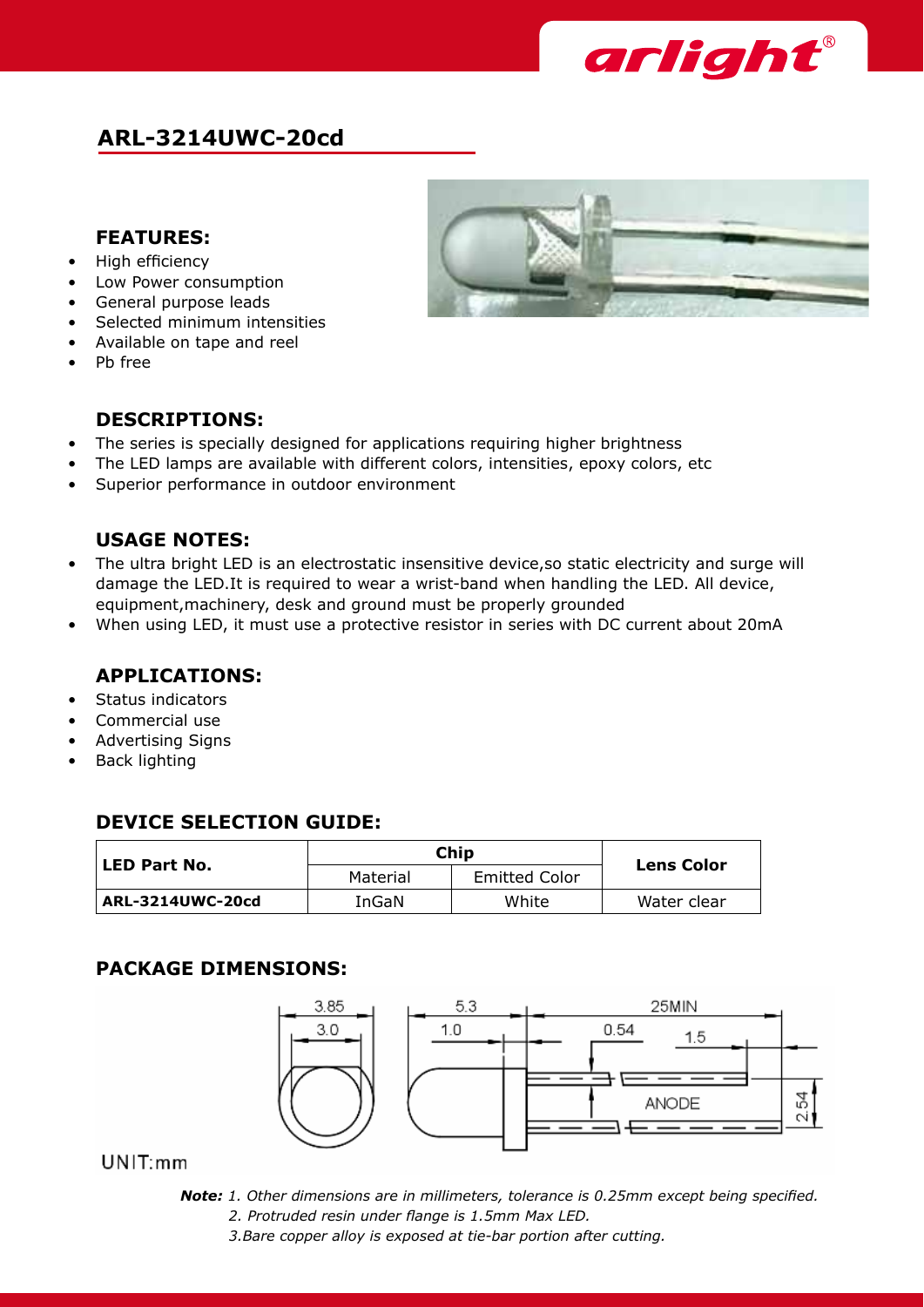## **Absolute Maximum Rating (Ta=25°C)**

| <b>Parameter</b>             | Symbol | <b>Absolute Maximum Rating</b> | Unit    |
|------------------------------|--------|--------------------------------|---------|
| Reverse Voltage              | VR     |                                |         |
| <b>Operating Temperature</b> | Topr   | $-40 \sim +80$                 | $\circ$ |
| Storage Temperature          | Tstq   | $-40 \sim +100$                | ൦൳      |
| Soldering Heat (5s)          | Tsol   | 260                            | $\circ$ |

## **Electrical-Optical Characteristics (Ta=25°C)**

| <b>Parameter</b>         | Symbol        | Min.  | Typ.  | Max.  | <b>Units</b> | <b>Test Conditions</b> |
|--------------------------|---------------|-------|-------|-------|--------------|------------------------|
| Luminous Intensity       | Iv            | 12000 | 15000 | 20000 | mcd          | $IF = 20mA (Note 1)$   |
| Viewing Angle            | $2\theta$ 1/2 | 15    | 20    | 25    | Deg          | (Note 2)               |
| Peak Emission Wavelength | λp            |       |       |       | nm           | $IF = 20mA$            |
| Spectral Line Half-Width | ۸             | 25    | 30    | 35    | nm           | $IF = 20mA$            |
| Forward Voltage          | VF            | 2.9   | $---$ | 3.5   | $\vee$       | $IF = 20mA$            |
| <b>Reverse Current</b>   | IR            |       |       | 10    | μA           | $VR = 5V$              |

*Note: 1. Luminous intensity is measured with a light sensor and filter combination that approximates the CIE eye-response curve.*

*2. θ1/2 is the off-axis angle at which the luminous intensity is half the axial luminous intensity.*

## **Typical Electro-Optical Characteristics Curves**





Forward Current VS.Ambient Temp.

Forward Current VS.Forward Voltage